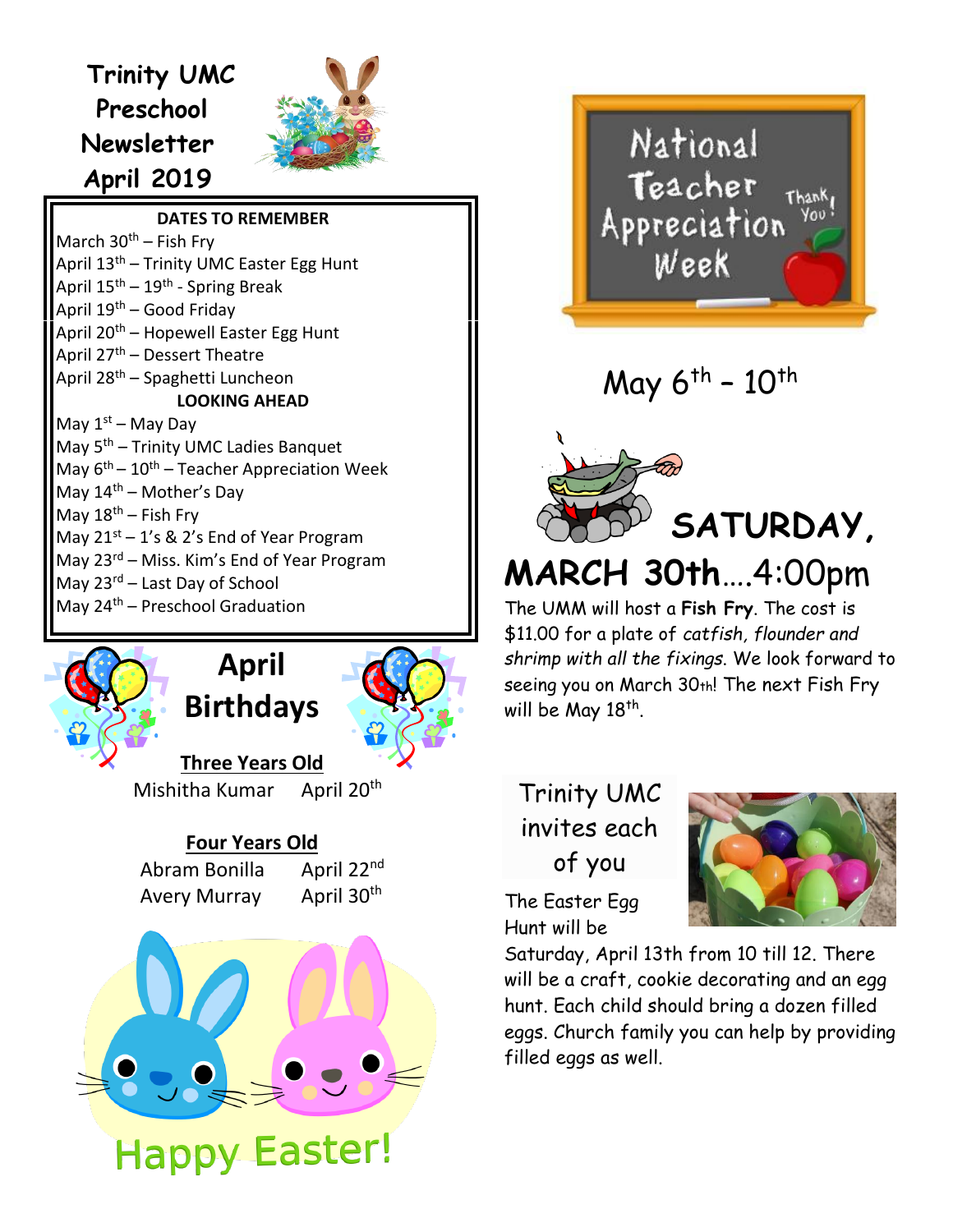

May Day Games spring is FINALLY here so May Day plans are under way. May Day is an event that was started over thirty

years ago, and we will have it this year on Wednesday, May 1st. It will be a fun filled event for all children and their families. If your child does not normally attend on Wednesday, just drop them off in their classroom at 10:20. At 10;30 the children will run out to your applause and the games will begin. There will be relay races and other field type games followed by a covered dish lunch on the front lawn. Let me stop here and explain what a covered dish lunch is for all you young parents that have no clue what I am talking about. Each family brings a large covered dish to share with everyone. It can be an entrée like fried chicken or ham, a vegetable dish or a dessert. This day and time, it is easier than ever. You can get drive through chicken or any type of prepared salads from grocery stores. The food will be set up in the Fellowship Hall. After the games and you will fix your plates buffet style, and then bring it back outside to eat picnic style. Bring lawn chairs or a blanket and don't forget to bring your cameras to catch all the action. We need our Daddy Volunteers for Team Daddy just like the last couple of years.



IF YOU ENJOYED BBQ WHEN TRINITY HAD THEIR BBQ IN MARCH AND WISH YOU HAD MORE, THE CHURCH HAS POUND BAGS IN THE FREEZER FOR SELL. THE

BBQ IS \$10 A POUND AND YOU CAN BUY SAUCE BY THE PINT FOR \$4.00 OR THE QUART FOR \$6.00. IF YOU ARE INTERESTED JUST STOP BY AND SEE RONNA IN THE CHURCH OFFICE IN THE FAMILY LIFE CENTER BUILDING, MONDAY THROUGH THURSDAY.

# **T**he Montana Mission



## Team is headed

to Heart Butte, Montana in July. We will be holding another **Dessert Theater Talent Show** fundraiser on Saturday, April 27th in the FLC! Contact Clint Lewellyn, clinths@hotmail.com, 980-253-6764, for more information and to SIGN UP. We plan to have another kids song too, so get ready everyone!

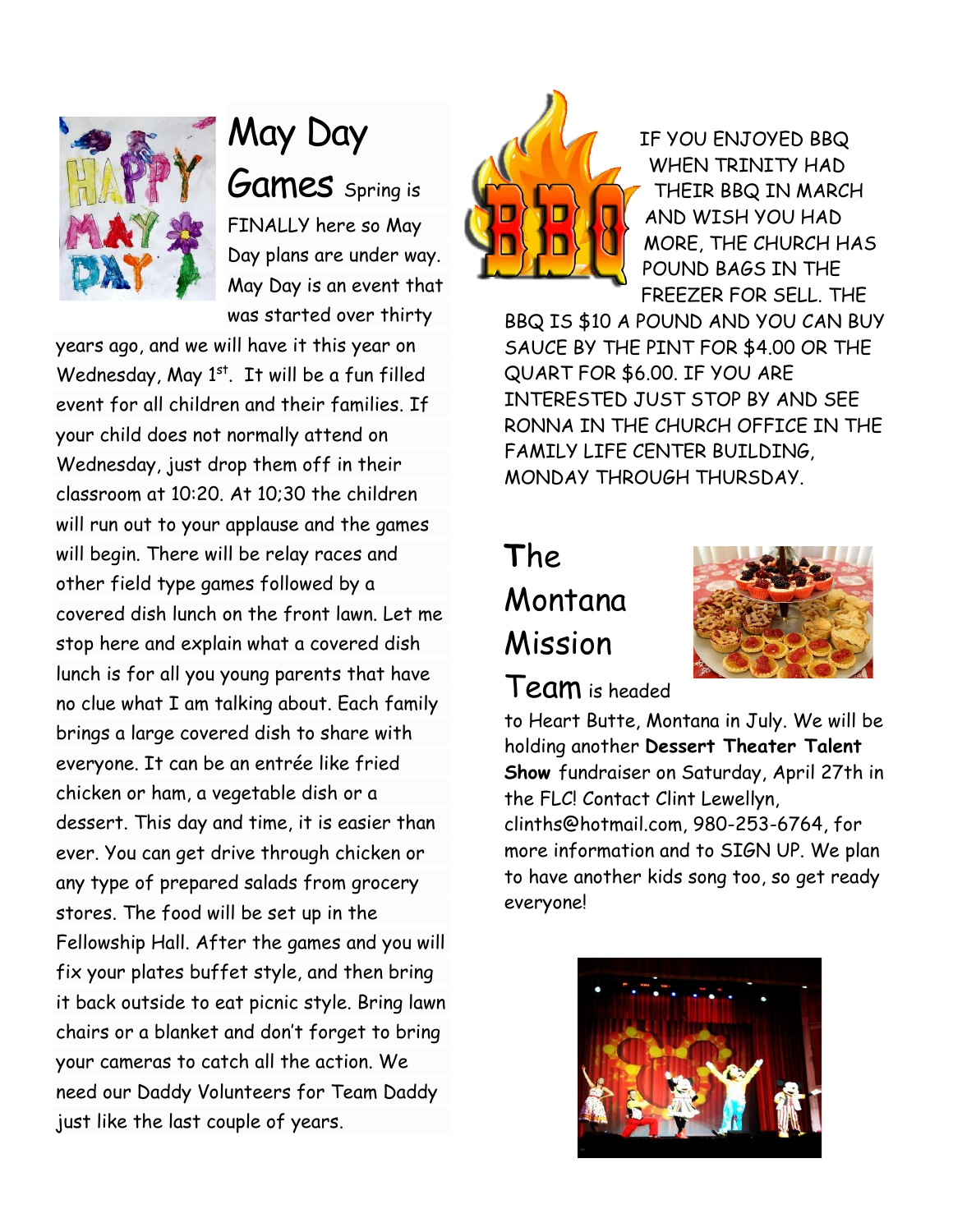# *With Love from Miss Claudia*

*Three years ago, I was dealing with Breast Cancer and I wrote the following article. Now I am facing Lung Cancer and they were not able to get it out, by having surgery. They closed me back up and said that it was spreading to other parts of my body, so the diagnoses changed to Stage four cancer. If you came to my house today, you would see Christmas decorations. Each night when I cut on the tree lights, the soft glow reminds me, once again how thankful, I am for the prayer warriors, family and friends. My daughter offered again to help me take the decorations down, but I told her I am not ready. We may be doing Christmas in July. That sparkly tree reminds me each night, how very much God loves me, and He walks every step of the way, with me.* 



Easter time is here and unless you live in a cave you have seen the TV specials that are coming on and have

heard so much talk about the sacrifice that was made for us. It still blows my mind that God of all the Universes loved each one of us SO MUCH that He gave His only son to take the punishment that should have been ours. I don't

think we can understand that kind of love. Probably the closest to that feeling is our love for our families and if you have grandchildren you have probably felt unconditional love. There is NOTHING my grandkids could do that would

make me stop loving them. I feel like I have the greatest grandkids in the world. Kyky, my granddaughter sees the world just like I do. Everything I say or do makes perfect sense to her. A couple weeks ago when the kids were over, Ty said in a very quiet and respectful way, in the voice you would use on someone who had totally lost all logic. He said, "Meme, it is the middle of March. Do you realize you still have your Christmas tree up?" ( I am sure Kyky was thinking, of course she knows because she just cut the lights on) I sat them both down and told them I could explain. When I found in September that I had cancer and it was a large mass, I began to wonder if this would be my last Christmas or even thought if it had already began to spread, I may not have this Christmas. I didn't want them to have to miss me at Christmas time. I told them that through God's love and grace the cancer was positioned perfectly and they were able to get every bit of it....so each night I turn on the tree and thank God for taking care of me and the opportunity to enjoy many more Christmas seasons. You are probably thinking, Claudia is really weird. I like to call it a little eccentric. I am sure I will reach a point when I don't need the tree to remind me how thankful I am but it hasn't happened yet..

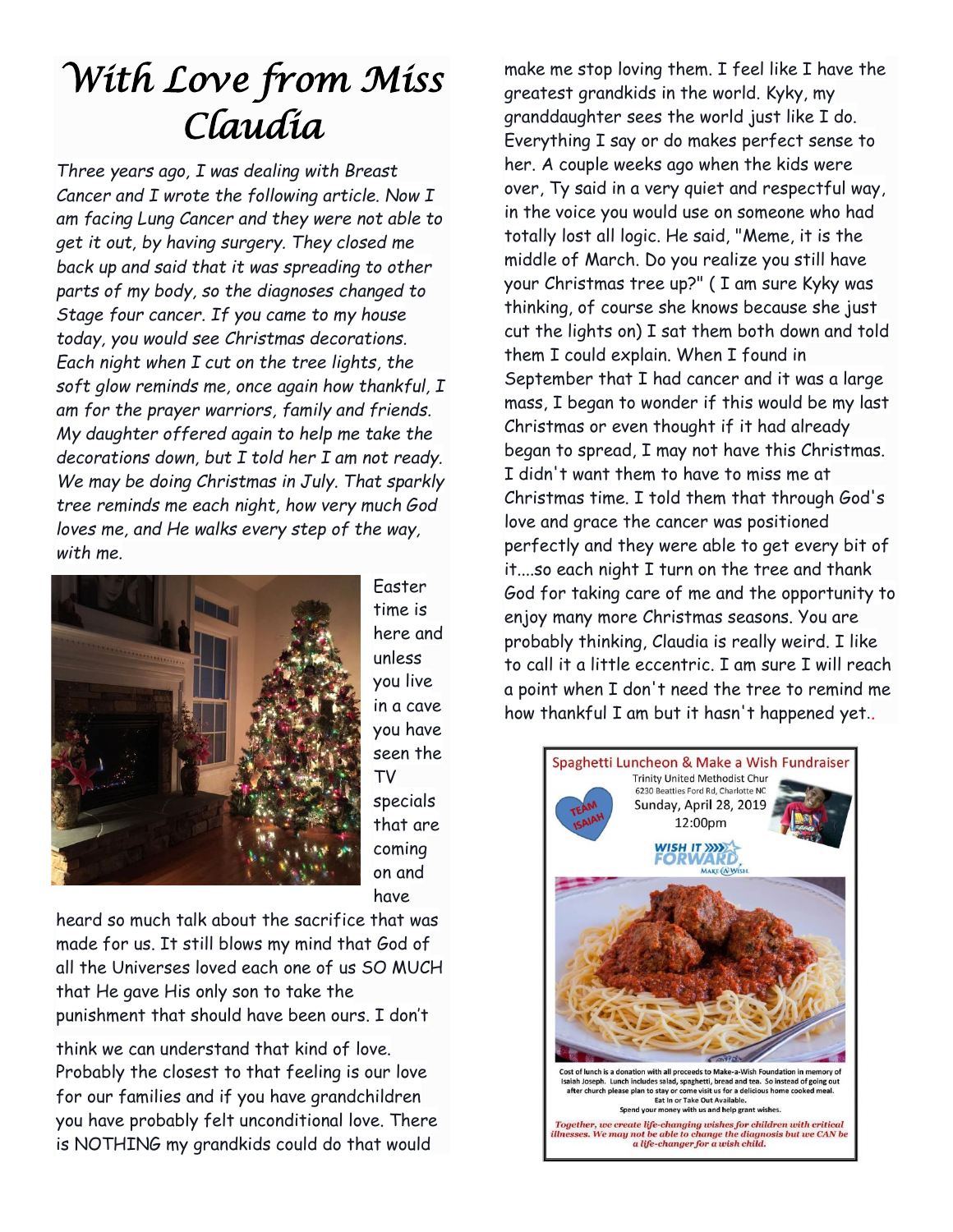

# **Preschool Summer Camp Fun 2019**

## **Session One**



### 6/11 – 6/13 "**Because of an Acorn**"

Science Week! Learn from this sweet story how a forest can grow from a simple acorn. This week, we will learn about and with acorns!



## 6/18– 6/20 "**Little Golden Stories**"

We will be reading and learning from some of the Little Golden Books such as, The Little Red Hen, The Poky Little Puppy, and The Happy Man and His Dump Truck.



## 6/25– 6/27 **"Oh, The Places You'll Go!"**

Having fun with Dr. Seuss! We'll being using several Dr. Seuss stories to help students learn letter sounds, how to identify rhyming words, and several other early-reading skills!



## 7/9– 7/11 "**If You Give a Mouse A Cookie**"

We will enjoy giving a cookie to a mouse, a muffin to a moose, and a doughnut to a dog! Then we'll go to the kitchen and see if we can cook up some of our own recipes.

## **Session Two**





### 7/16– 7/18 "**Harold and the Purple Crayon**"

What if you had a magic purple crayon? What would you draw? Let's join Harold on a walk in the moonlight and see what he decides to draw.

## 7/23– 7/25 "**Goodnight Moon**"

Let's enjoy a pajama day and say Goodnight, Moon! We'll be learning the phases of the moon with Oreos, how to tell time, playing matching and memories games, and more!

## 7/30– 8/1 "**Pete the Cat**"

Does Pete the Cat let anything bother him? Why, goodness NO! Pete the Cat Loves His White Shoes, has Four Groovy Buttons, and is Missing the Cupcakes!

## 8/6– 8/8 **"Stick and Stone"**

Friends sure do ROCK and they STICK around too! Learn about an unlikely friendship and let's talk about how to be good friends like Stick and Rock in our classroom.



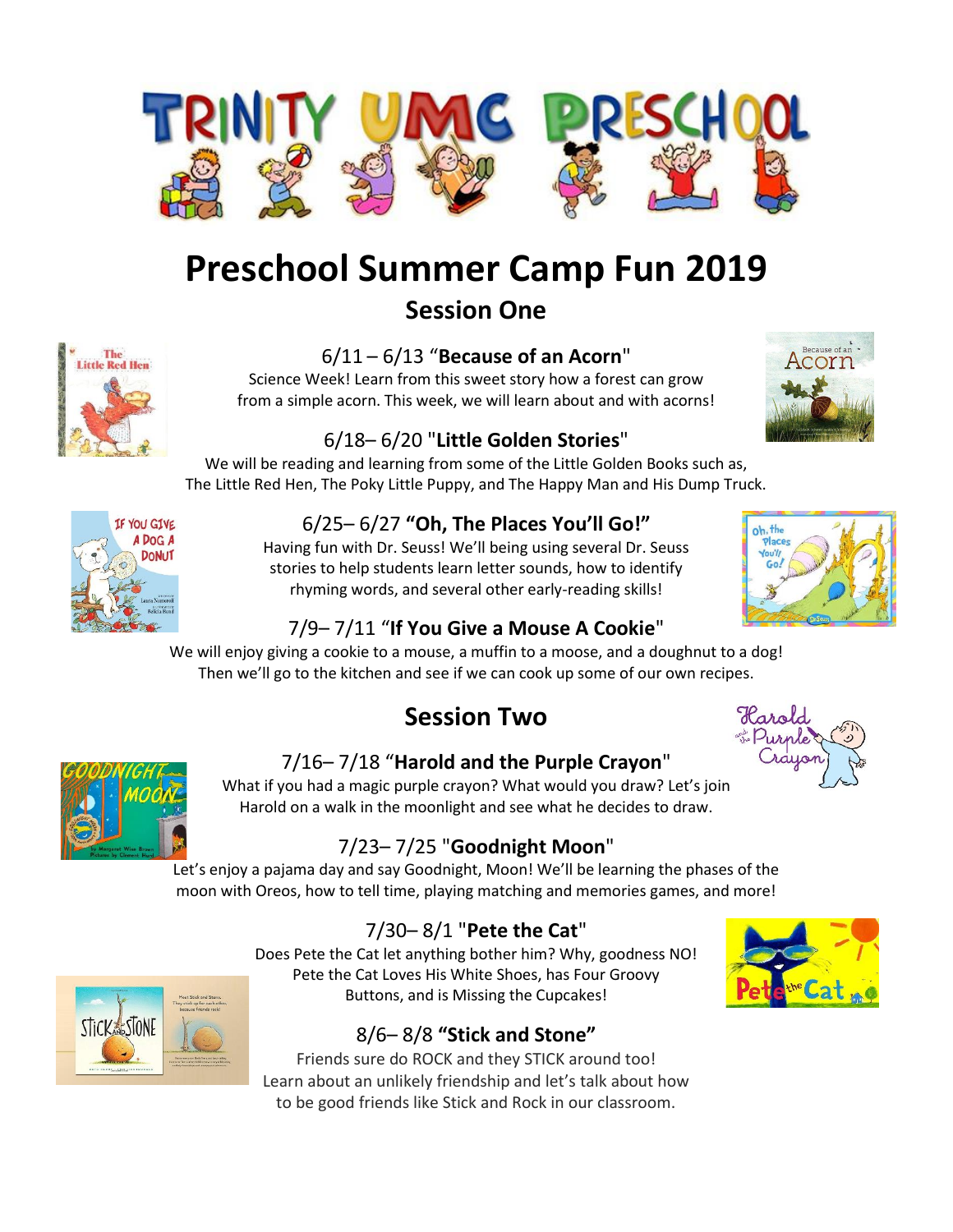

## **Trinity's 2019 Summer Adventure Camp For Elementary Ages Rising 1st – 6 th Graders!**

## **Session One – Art Camp**

*I was an art major and an art history minor at the University of North Carolina at Charlotte. I thoroughly enjoy teaching others new techniques and exploring new ideas with different medians, textures, and concepts. I am very excited for us to learn about several artists and study their unique techniques as we work to become artists ourselves.*

### 6/11 – 6/13 – "**Art: The Basics**"

Campers will focus on the basic aspects of art. We will learn about color theory – learning about the color wheel, complimentary colors, and mixing colors. We will also work on projects that will help develop some basic art skills.

#### 6/18 – 6/20 – "**Monet: Impressionism**"

Monet is considered "The Father of Impressionism." This week, we will study how he was instrumental in developing this style of painting, as we venture outside and paint landscapes just like Monet would have insisted we must do!

#### 6/25 – 6/27 – "**Picasso: Cubism**"

We will abandon the perspective of a single viewpoint and instead use simple geometric shapes and interlocking planes to create a masterpiece! We will be using cubism to paint anything from simple objects to a self-portrait.

#### 7/9 - 7/11 – "**Jackson Pollack: Just For Fun**"

Jackson Pollack was an American painter and a major figure in the abstract expressionist movement. Famous mostly for his splatter paintings, we will learn his techniques and create our own art in lots of fun ways – outside, of course!

## **Season Two - Magic Tree House Adventures**

*The Magic Tree House Adventure book series features Jack and Annie, brother and sister, as they journey around the world and study history through their magic tree house in the Frog Creek woods. We use these books to help students dive deeper into the subject matter, learn about many different events in history, and study other cultures.*

### 7/16 – 7/18 – "**Tigers at Twilight**"

Join us as we travel to India and get stalked by a hungry tiger! This week, we will learn all about the culture of India. We will have a guest speaker join us to teach us more about the language, food, art, and dress of this majestic land.

### 7/23 – 7/25 - "**Afternoon on the Amazon**"

Vampire bats and killer ants? That's what we run into when we're are whisked away to the Amazon River. While we are hopelessly lost with them, we will learn all about the Amazon Rain Forest – the layers, the animals, and more!

#### 7/30– 8/1 - "**Stage Fright on a Summer Night**"

The show must go on! From Elizabethan England, we will study the work of William Shakespeare! We may even put on our own play for the parents! Hope our actors cooperate better than his. We will be ready for our big entrance?